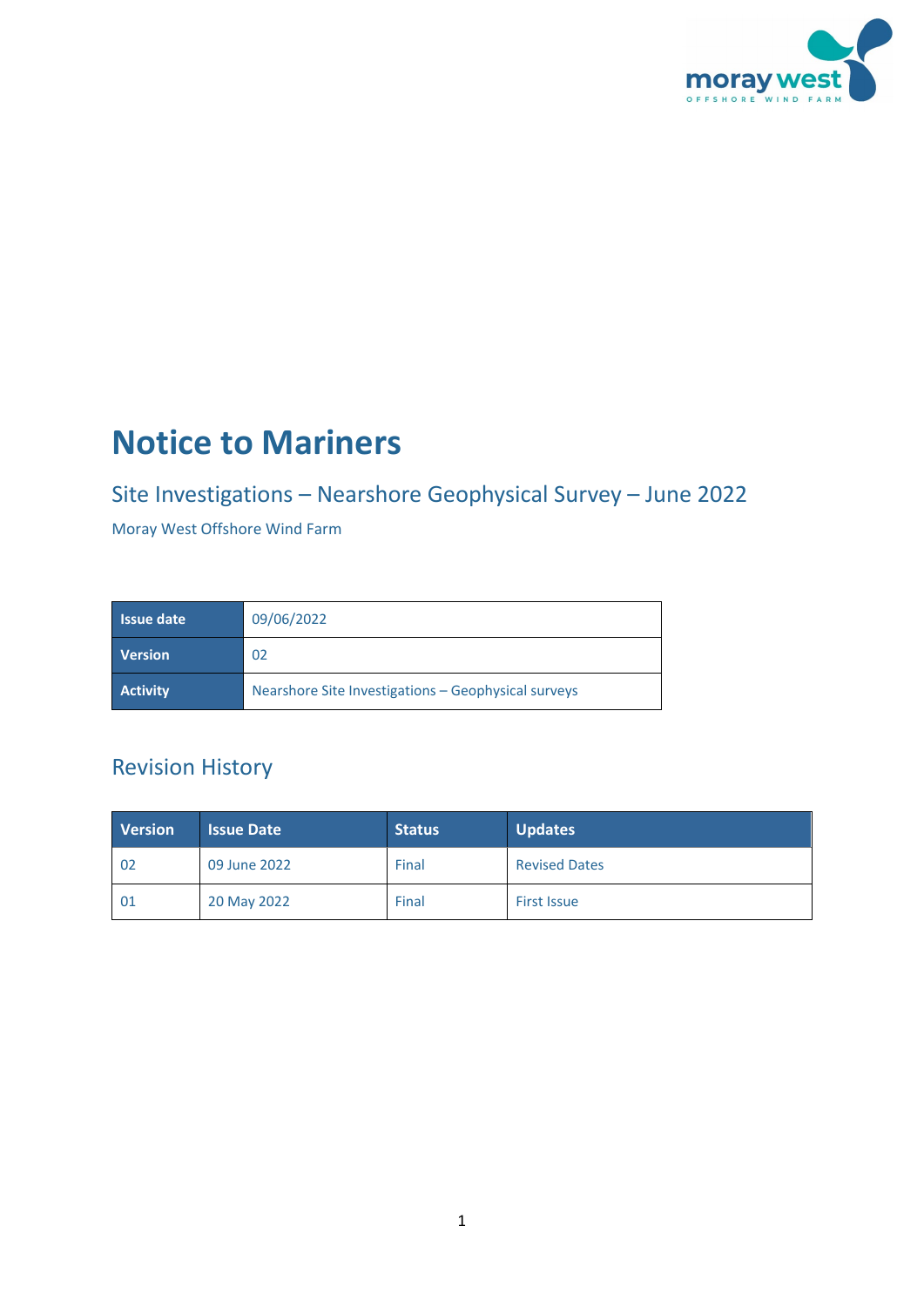

### 1. Introduction

This notice to mariners is to inform that Moray Offshore Windfarm (West) Limited (Moray West) will be carrying out geophysical site investigations from a survey vessel at the Moray West Offshore Wind Farm Export Cable Corridor close to shore.

Whilst the Moray West wind farm site located on the Smith Bank in the Outer Moray Firth, approximately 22.5km from the Caithness coastline, the shore end of the export cable routes is close to the town of Portsoy as shown in [Figure 1:](#page-1-0)

<span id="page-1-0"></span>

*Figure 1. Moray West Wind Farm Export Cable Corridor Shore End. Location of the works*

The vessel works are to take pace within the blue boundary shown in the figure above.

The works are anticipated to commence on, and no earlier than, **14 June 2022,** and survey duration is expected to be approximately 3-4 weeks. Geophysical surveys are forecasted to be completed by **12 July 2022**, but the exact survey duration and completion date will depend on weather and progress of the works.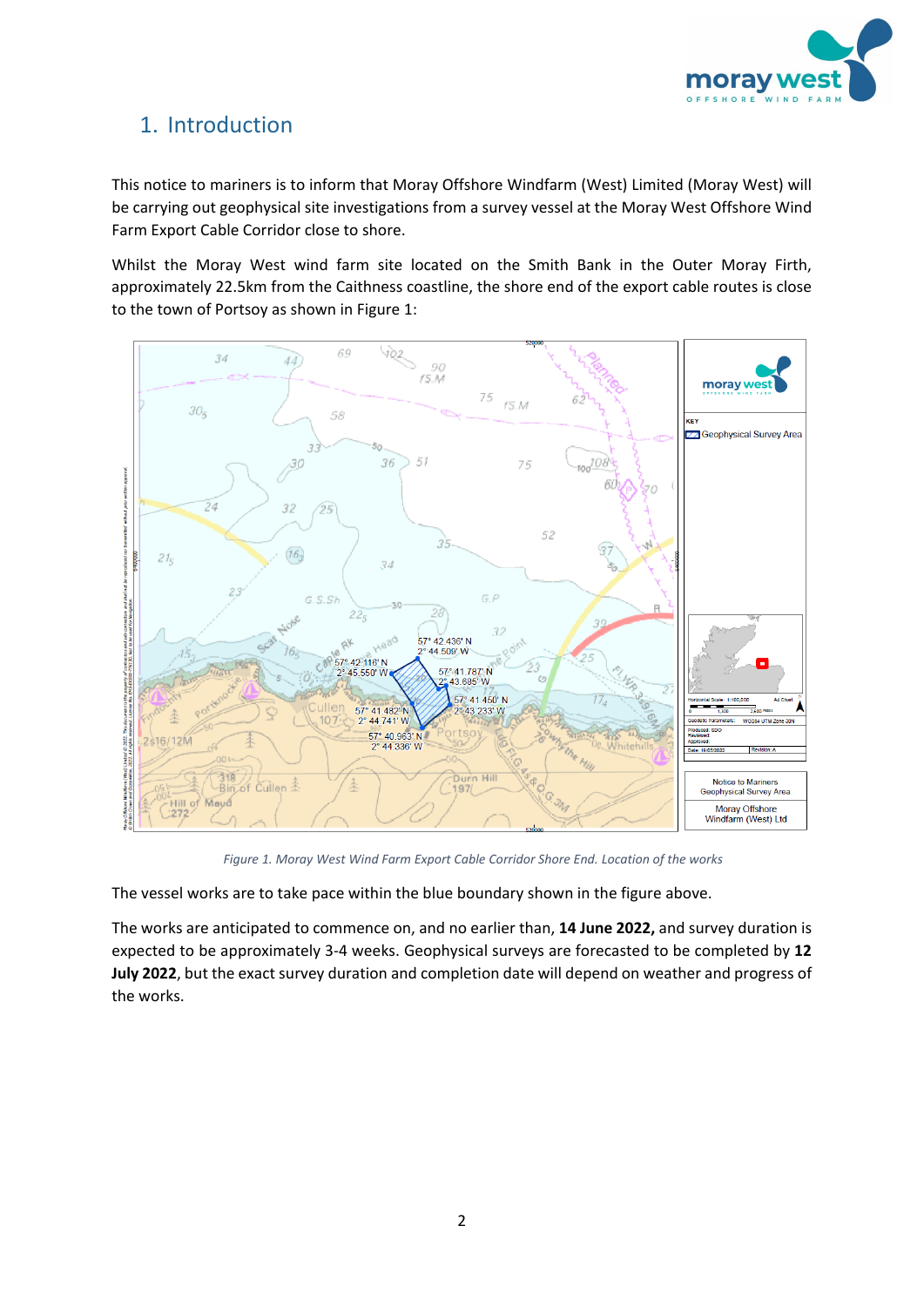

### 2. Site Investigation – geophysical surveys

Scope of work to include will comprise hull-mounted multi beam echo sounder (MBES), with towed side scan sonar (SSS) and magnetometer arrays.

The coordinates of the work site are presented in the below Table 1 (these are the same as presented in Figure 1 above):

| <b>Site Investigation survey Coordinates</b> |                 |                 |             |                       |  |  |
|----------------------------------------------|-----------------|-----------------|-------------|-----------------------|--|--|
| Site ID                                      | <b>UTM30(N)</b> | <b>UTM30(N)</b> | WGS84       | WGS84                 |  |  |
|                                              | Easting (m)     | Northing (m)    | Latitude    | Longitude             |  |  |
| A                                            | 515567          | 6393417         | 57° 40.963N | 002°44.336W           |  |  |
| B                                            | 516659          | 6394324         | 57° 41.450N | 002° 43.233W          |  |  |
|                                              | 516506          | 6395076         | 57° 41.856N | 002° 43.384W          |  |  |
| D                                            | 516208          | 6394949         | 57° 41.787N | 002° 43.685W          |  |  |
| E                                            | 515385          | 6396150         | 57° 42.436N | $002^{\circ}$ 44.509W |  |  |
| F                                            | 514353          | 6395551         | 57° 42.116N | 002° 45.550W          |  |  |
| G                                            | 515161          | 6394377         | 57° 41.482N | 002° 44.741W          |  |  |

#### *Table 1. Coordinates of proposed survey*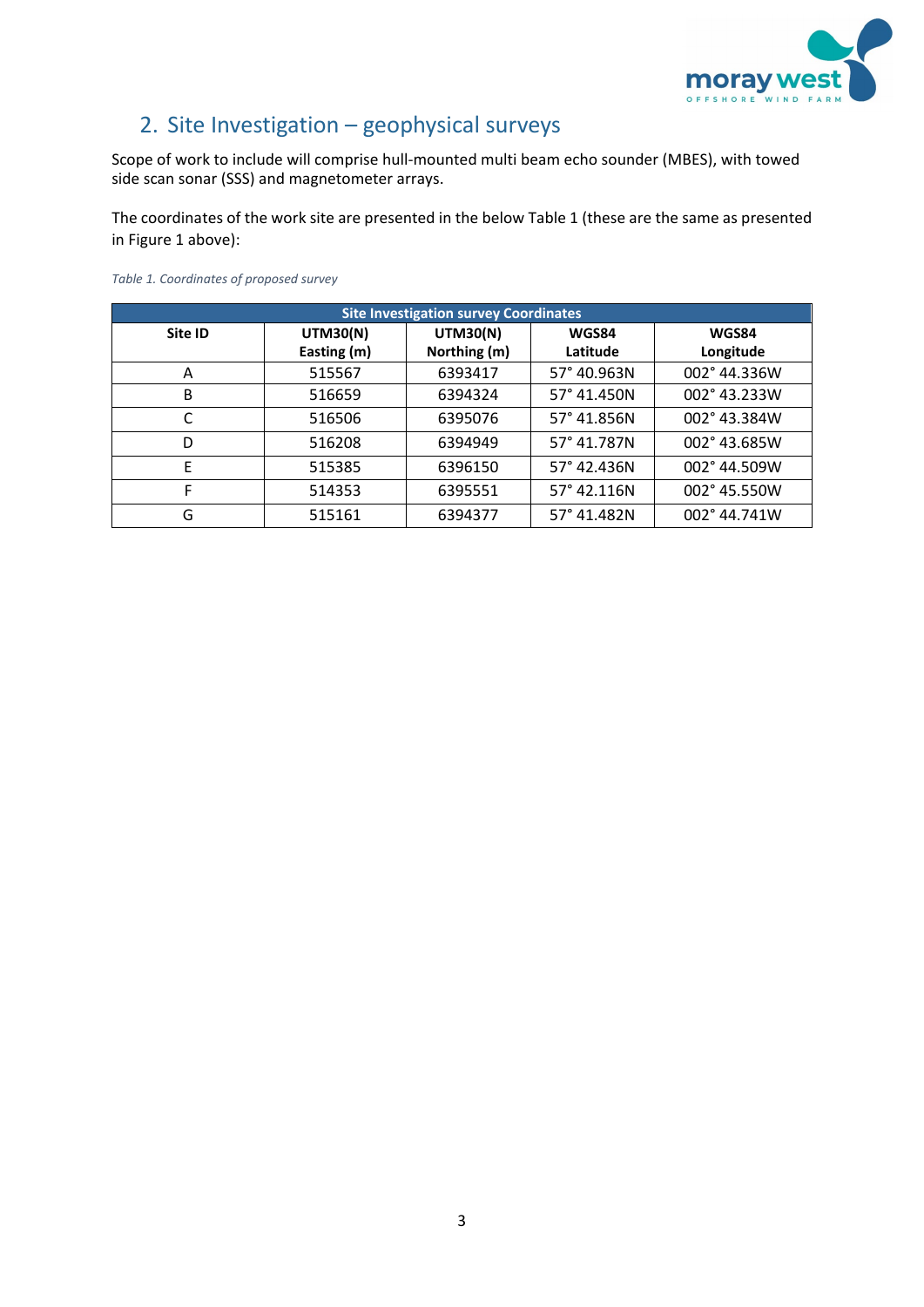

### 3. Vessel Information

Site investigation operations will be carried out by the survey vessel Titan Discovery.

Titan Discovery will be towing geophysical equipment (SSS and Magnetometer array) which may be up to 150 m behind the vessel. It is requested that all vessels operating within the area keep a safe distance (at least 500m) and pass at minimum speed to reduce vessel wash.

| <b>Vessel Name</b>                |                                  |
|-----------------------------------|----------------------------------|
|                                   | <b>Titan Discovery</b>           |
| <b>MMSI Number</b>                | 235102534                        |
| <b>Operating Company</b>          | <b>Titan Surveys</b>             |
| <b>Vessel Call Sign</b>           | 2HCR3                            |
| <b>Vessel Mobile Phone Number</b> | +44 (0) 7884 068450              |
| <b>Vessel Email Address</b>       | titan.discovery@titansurveys.com |

*Table 2. Titan Discovery General Information*



*Figure 2. Titan Discovery – photo of the vessel*